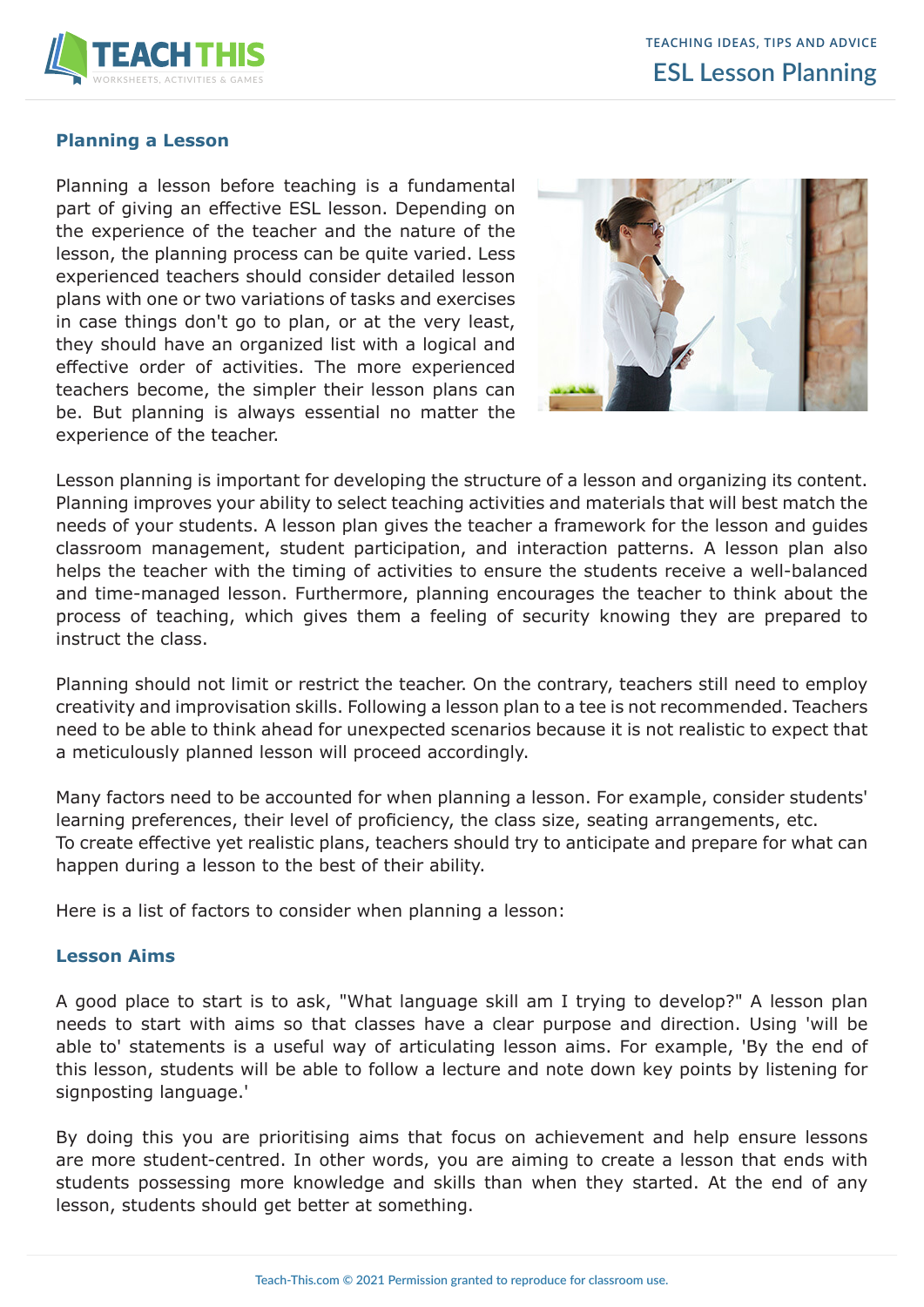

# **Language Focus**

The language focus should be directly linked to the aim of the lesson. If the aim is what you want your students to be able to do by the end of the lesson, the language focus specifies the elements of the language they need to work with to achieve the aim that was set. Look at the example below:

Aim: By the end of the lesson, students will be able to employ a variety of sentence structures in their writing.

Language focus: complex sentence structure: subordinating conjunctions, dependent and independent clauses.

For students to become better writers, the teacher has set the aim of having students use varied sentence structure as this is an important component of good writing. Therefore, the lesson could review complex sentence structure as a way of helping students achieve that aim. In short, think of the 'aim' as the communicative skill you want the students to achieve and the language focus as the elements of the language that will allow them to achieve that skill.

## **Teaching Activities**

After defining the aim and the language focus, consider the types of activities that will be used in the lesson. Activities should have a clear link to the aims and language focus.

A good lesson plan needs to include careful consideration of teaching activities. For example, does the lesson require or is it suited to speaking activities, role-plays, brainstorming, listening exercises, etc. Teachers should also consider if activities should focus on accuracy or freer practice or both. For accuracy, the teacher leads and controls the practice, usually through structural and accuracy-focused exercises such as drills, grammar exercises, and mirroring. These normally take place in the early stages of a lesson. Freer practice activities give students opportunities to use what they have learned without direct control by the teacher and could include discussions, mini-presentations, or timed writing on a topic of their choice. Freer practice normally takes place at the latter stages and should be as authentic as possible. In other words, if the aim is to improve writing skills and the language focus is complex sentences, the students should be given a writing practice that resembles a writing task they are likely to encounter outside of the classroom. For a business English student, this could be an email, or for an EAP student a timed essay.

## **Suitability**

Students should be interested and motivated by the activities provided. Therefore, consider if your students will enjoy the lesson. And just as important, consider if you would enjoy teaching the lesson. It is key that you know your students and what they are interested in.

No two students and no two classes are the same, so what you have planned for one group may not be suitable for another. Would the topic of your lesson be the same for a group of teenagers and a group of adults? Catering to the interests of your students helps foster more engagement and interest which are two important requirements for successful language acquisition to occur.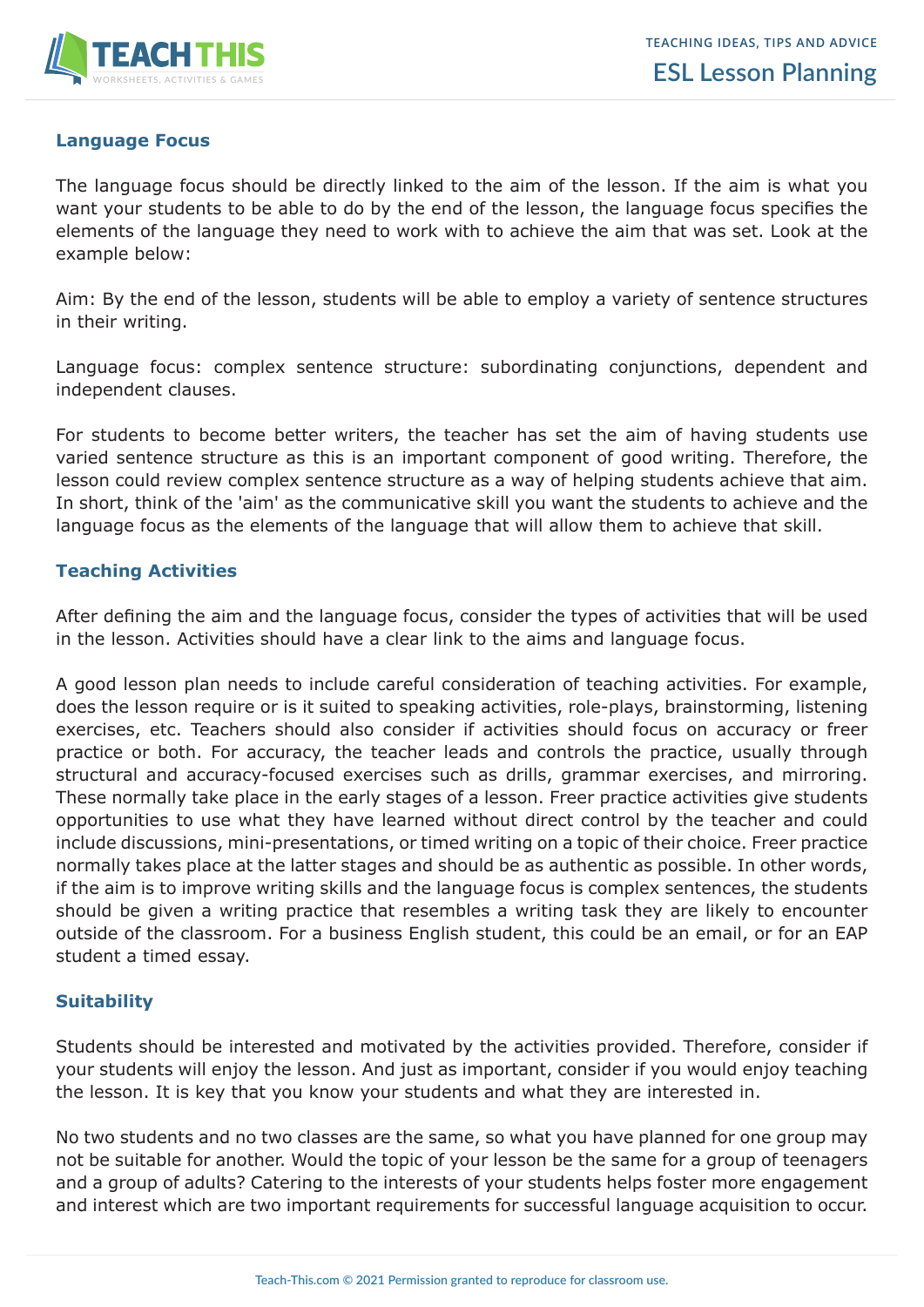

## **Timing**

A common problem encountered by teachers is not completing everything that they set out in their plan. This is often because they have underestimated the time certain activities require, or they have not allowed for flexibility in their timings. Therefore, if your first guess is that an activity will take 15 minutes, plan for 20 minutes instead. Also, consider incorporating flexible time into your plan. For example, when your plan is completed and you have added up all your timings, allow for extra time. So, for a 60-minute lesson, aim for your timings to total 50 minutes, so that you can allow for the unexpected. In this situation, it is wise to also plan a backup activity just in case you need it.

Backward planning, which simply means starting from the final activity, is also helpful when trying to account for timings in your lesson plans. This is particularly so for lessons that are planned to end with a communicative task such as a role play. In this case, all the other activities in the plan should be working towards this end and should be subordinate to it. Try to look for any lead-up activity that might be considered superfluous and scrap it if it means there is not enough time to complete the role play.

### **Sequencing**

A simple way of sequencing a lesson is to view it as a collection of three basic stages that can be categorised as input, learning, and use.

Input is the way language is presented to students which can be through authentic materials such as magazine articles, movies, or instructional materials specially designed for language learners. Another way of presenting input is through clarification where students examine a feature of language and seek and receive explanations from the teacher.

Learning deals with the process of understanding, memorizing, and noticing new language features. For instance, in this stage of the lesson, a teacher may decide to plan pre-communicative accuracy-based activities that focus on the presentation of structures, functions, and vocabulary. In the later stages, students are commonly prepared for spoken or written outputs. Output at this stage should usually be authentic (free and more natural) practice such as discussions and role-plays. After free practice, it is usually a good idea for the teacher to check using elicitation that a new structure, skill or strategy has been learned. A final step at this stage could include further practice where students are required to use the new structure, skill, or strategy in a new situation.

During these stages, consider if the tasks make sense regarding the level of difficulty and complexity in the order they appear. It is more productive to work on simpler tasks before complex ones as a way of building up the lesson and gradually increasing the difficulty of the learning process, continuously providing students opportunities to practice and produce. It is also recommended that activities that involve receptive skills come before those that require productive skills.

#### **Materials**

The choice of materials used in class should be thought of as a means of achieving the stated aims of the lesson. When considering the suitability of materials to the students' background and level, aim to provide comprehensible input that is slightly beyond their current level. Krashen's simple equation of  $I + 1$  is a useful tool for doing this. I represents 'input' that is at the students' current level and '+1' 'input' which is at the next stage of language acquisition. This helps ensure that materials are not too easy nor too difficult but present a more optimal level of challenge.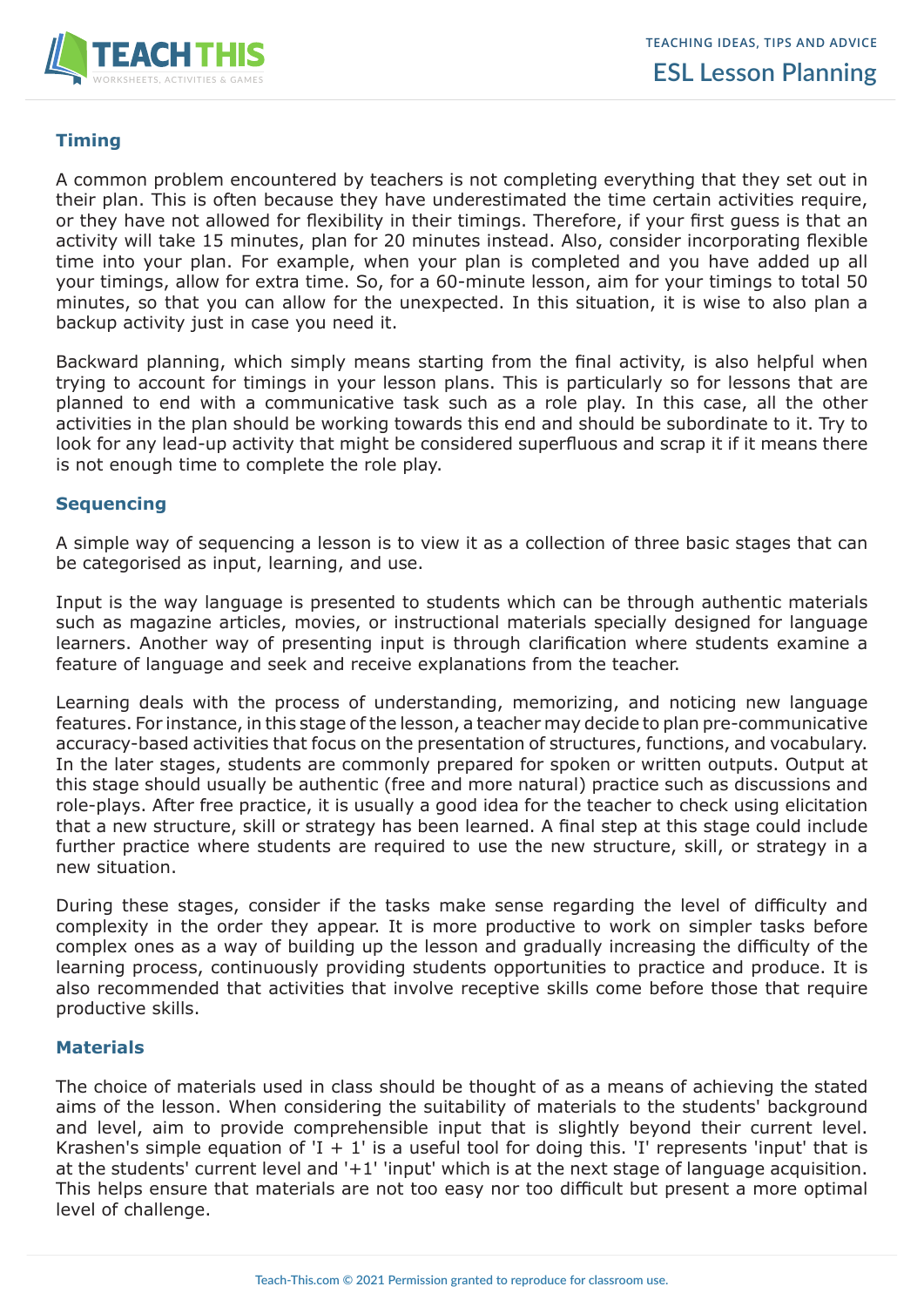

Using authentic or real-life content such as magazines, books, or podcasts can be used with higher-level classes as an effective way of finding material that is relevant to their interests. Conversely, lower-level students might benefit more from traditional instructional materials as they tend to focus on specific language points and provide clear examples. Being simplified and using graded language they can actually boost students' motivation and sense of accomplishment. This contrasts with materials that, despite their authenticity, students may find too challenging.

### **Learner Interaction**

During some activities, students are expected to work alone such as in reading or listening tasks. Pair work provides optimal speaking time if you consider students individually and not being in the spotlight can be beneficial for introverts. Group work fosters social learning and allows students to perform more complex tasks, e.g. a role-play with four or five characters in the same dialogue. Also, group work can provide more points of view when having discussions and working with expressions for agreeing and disagreeing, for instance. Regardless of the interaction pattern, they are all necessary for language acquisition to occur in the classroom. Therefore, lesson plans should always accommodate for a healthy amount and mix of student interactions.

To enhance student interaction, consider some of the following suggestions:

- Provide opportunities for students to work in pairs and small groups and use multiple modes of interaction such as discussions, individual and group presentations, or brainstorming.
- Encourage students to work together in group projects.
- Devote a significant proportion of class time (15- 30%) to student interactions.
- Set time limits to give interactions a sense of urgency.
- Switch up groupings of students so that they are not always talking to the same partner.
- Repeat tasks so that they become familiar and less time is wasted setting up an activity
- Pre-teach task language that is critical to task achievement.
- Give adequate preparation time to allow learners time to think about what they want to say and how to say it.
- Have different levels of a task prepared in classes with mixed levels so that, for example, lower-level students are enabled to participate.
- Provide activities that give students a reason to interact such as an information gap activity or project work.

## **Alternatives to formal planning**

There are some reasons for not using a formal plan. Possibly it is not a priority as the lesson focuses on feedback, or maybe the session has been given over to project work, or perhaps the teacher simply doesn't have the time.

An alternative to a formal plan could be to use a simple running order, which simply involves jotting down activities in a logical order with brief observations and comments as in the example on the next page.